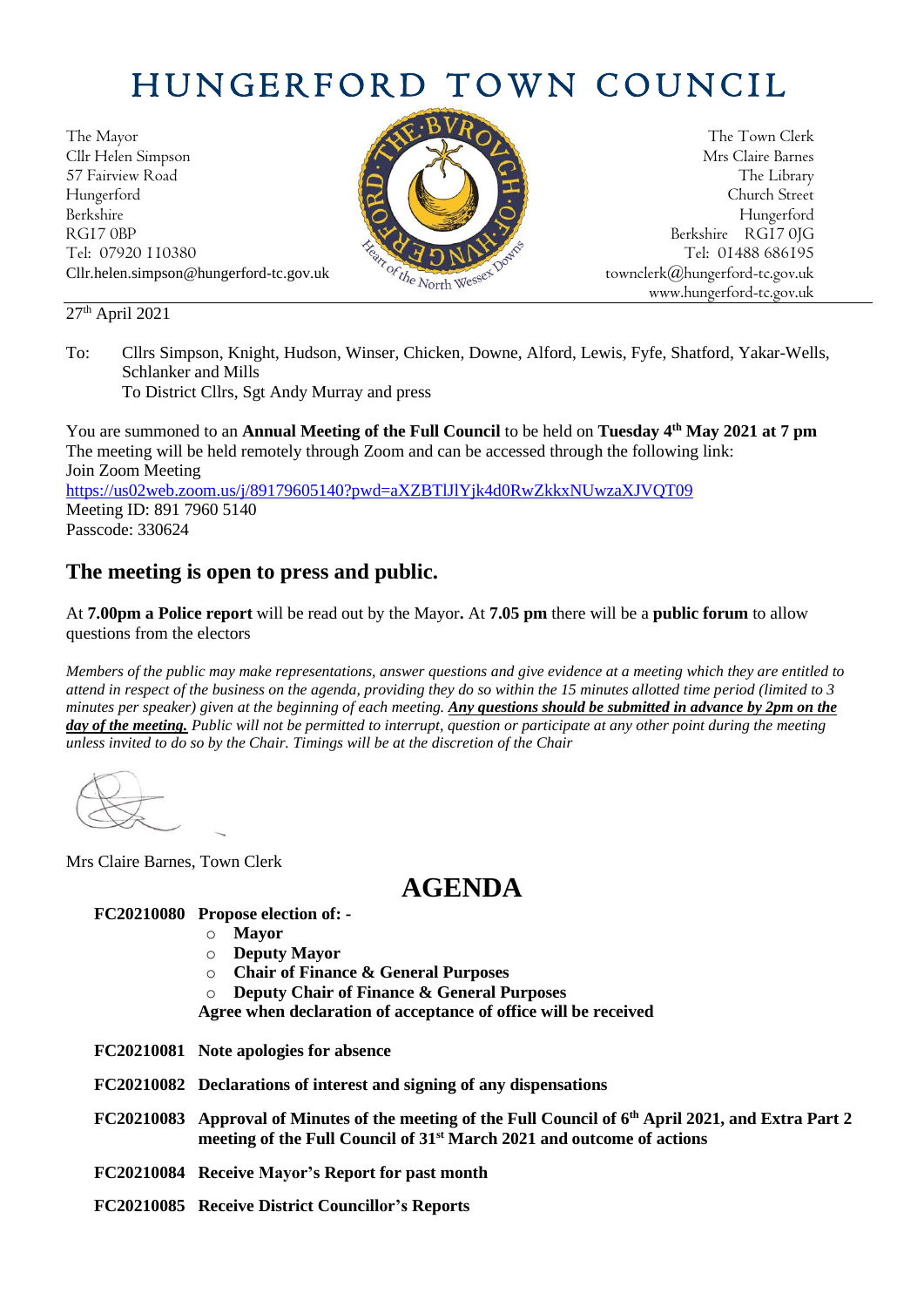**FC20210086 Hungerford 2036 –** Receive a report from the Project Team **FC20210087 Receive Committee reports (no more than 3 minutes per report) R&A F&GP E&P**

- **FC20210088 Propose authorisation of payment run** (circulated along with copies of invoices for April)
- **FC20210089 Propose 31st March 2021 Final Budget/Actual Accounts –** refer to circulated Income/Expenditure Report
- **FC20210090 Note the change in total assets to £843,580.97 as at 31st March 2021**
- **FC20210091 To note as required by our audit that**; the dates for the period of the exercise of public rights are 14th June to 23rd July and the publication date of the notice on the town council's website will be  $11<sup>th</sup>$  June
- **FC20210092 Review the Annual Internal Audit Report 2020-2021and propose acceptance**

**FC20210093 To Approve Section 1 of Annual Governance Statement 2020-2021 and propose approval**

**FC20210094 To Approve Section 2 Accounting Statements 2020-2021 and propose approval**

**Annual business of the council (as per standing orders)**

- **FC20210095 Propose the Council meets the conditions to exercise the General Power of Competence FC20210096 Propose agreement of standing orders which includes council's complaints procedure** (refer to website)
- **FC20210097 Propose agreement of financial regulations** (refer to website)
- **FC20210098 Propose agreement of Code of Conduct** (refer to website)
- **FC20210099 Propose agreement of Co-option Policy** (refer to website)
- **FC202100100 Propose agreement of HTC's policy for dealing with social media** (refer to website)
- **FC202100101 Propose agreement of inventory of land and assets including buildings and office equipment** (refer to website)
- **FC202100102 Propose agreement of HTC or staff subscriptions to other bodies; NALC etc.** (circulated)
- **FC202100103 Propose agreement of Terms of Reference** (refer to website)
- **FC202100104 Propose appointment of members to existing committees and external bodies** (circulated)
- **FC202100105 Confirm arrangements for insurance cover in respect of all insured risks** (3-year agreement ends 2022, however there is an option to change – see report)
- **FC202100106 Determine the time and place of ordinary meetings of the Council up to and including the next annual meeting of the Council** – (Refer to circulated report)
- **FC202100107 Propose agreement of council's policies, procedures and practices in respect of its obligations under freedom of information and general data protection regulations** (refer to website for data protection policy, privacy statement and publication policy).
- **FC202100108 Consider recommendation from H&T to lobby West Berks Council to widen the footway permanently outside Coffee#1**
- **FC202100109 Health & Safety – To note any complaints or concerns, including Impact of Coronavirus**

**FC202100110 Any other Reports (3 minutes each) not to include any proposals**

## **PART 2 Confidential**

The public and press may be excluded from the meeting on the grounds that publicity might be prejudicial to the public interest as per the Public Bodies (Admissions to Meetings) Act 1960.

#### **FC202100111 Triangle Field Management Agreement –** Receive update